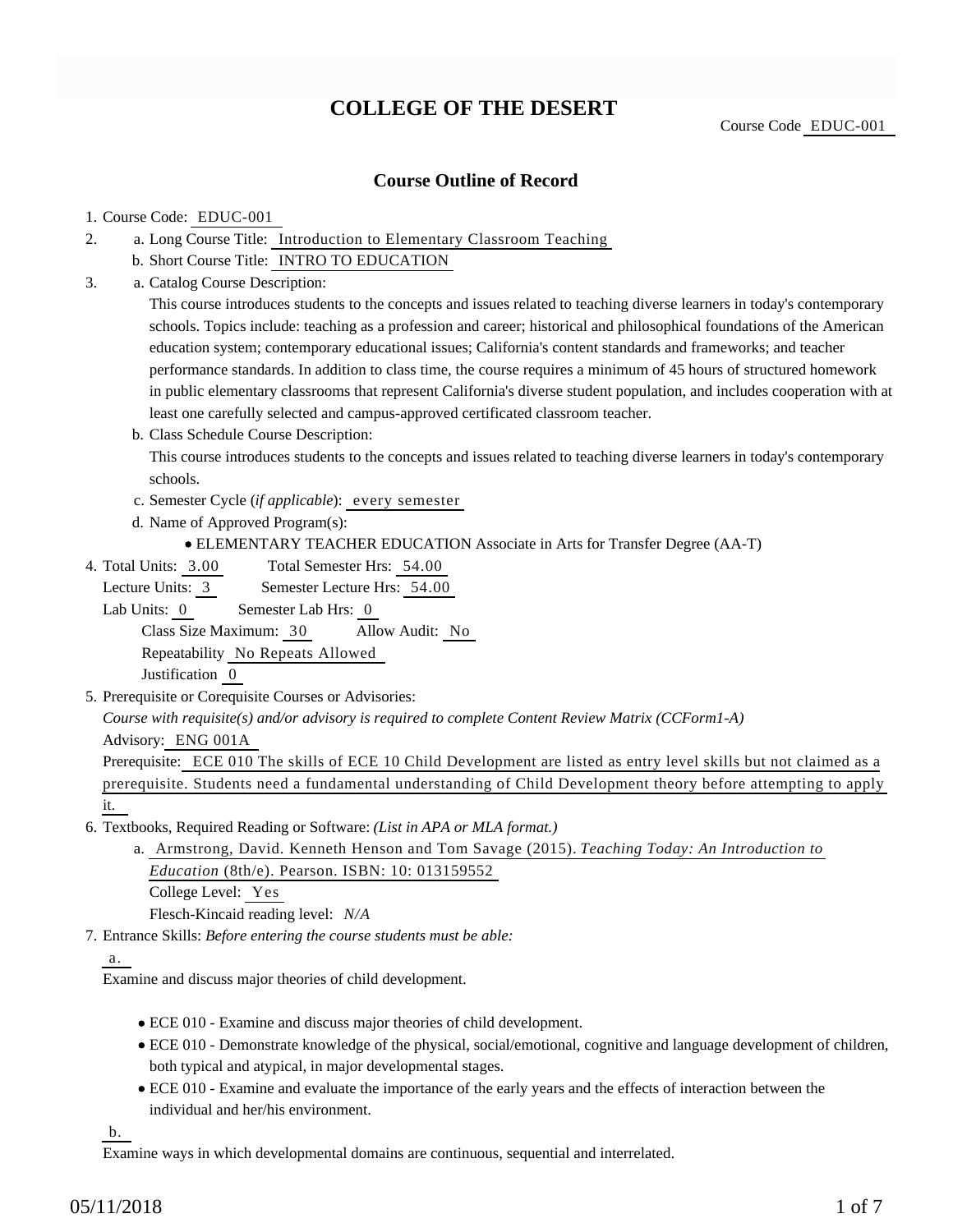- ECE 010 Examine and evaluate the importance of the early years and the effects of interaction between the individual and her/his environment.
- ECE 010 Describe and explain biological and environmental factors influencing the development of identity and self-esteem in children of all ages.

### c.

Demonstrate knowledge of the physical, social/emotional, cognitive and language development of children, both typical and atypical, in major developmental stages.

- ECE 010 Demonstrate knowledge of the physical, social/emotional, cognitive and language development of children, both typical and atypical, in major developmental stages.
- ECE 010 Demonstrate objective techniques and skills when observing, interviewing, describing and evaluating behavior in children of all ages cultures and backgrounds and their caregivers.
- ECE 010 Identify and describe risk factors that impact families and child at each major developmental stage.

d.

Investigate and explain sources of developmental change and reasons for disturbances in the developmental process.

- ECE 010 Examine and evaluate the importance of the early years and the effects of interaction between the individual and her/his environment.
- ECE 010 Examine and evaluate the role of family in facilitating children's development.
- ECE 010 Identify and describe risk factors that impact families and child at each major developmental stage.
- ECE 010 Describe and explain biological and environmental factors influencing the development of identity and self-esteem in children of all ages.

### e.

Demonstrate knowledge of current research findings as they apply to child development.

- ECE 010 Demonstrate knowledge of current research findings as they apply to child development.
- ECE 010 Examine and explain how bias can influence the research process.
- ECE 010 Demonstrate objective techniques and skills when observing, interviewing, describing and evaluating behavior in children of all ages cultures and backgrounds and their caregivers.

## f.

Examine and explain how bias can influence the research process.

- ECE 010 Demonstrate knowledge of current research findings as they apply to child development.
- ECE 010 Demonstrate objective techniques and skills when observing, interviewing, describing and evaluating behavior in children of all ages cultures and backgrounds and their caregivers.
- ECE 010 Examine and evaluate the role of teachers and other professionals in facilitating children's development.

## $g_{\cdot}$

Demonstrate objective techniques and skills when observing, interviewing, describing and evaluating behavior in children of all ages cultures and backgrounds and their caregivers.

- ECE 010 Examine and explain how bias can influence the research process.
- ECE 010 Examine and evaluate the role of teachers and other professionals in facilitating children's development.

## h.

Examine and evaluate the importance of the early years and the effects of interaction between the individual and her/his environment.

- ECE 010 Demonstrate knowledge of the physical, social/emotional, cognitive and language development of children, both typical and atypical, in major developmental stages.
- ECE 010 Investigate and explain sources of developmental change and reasons for disturbances in the developmental process.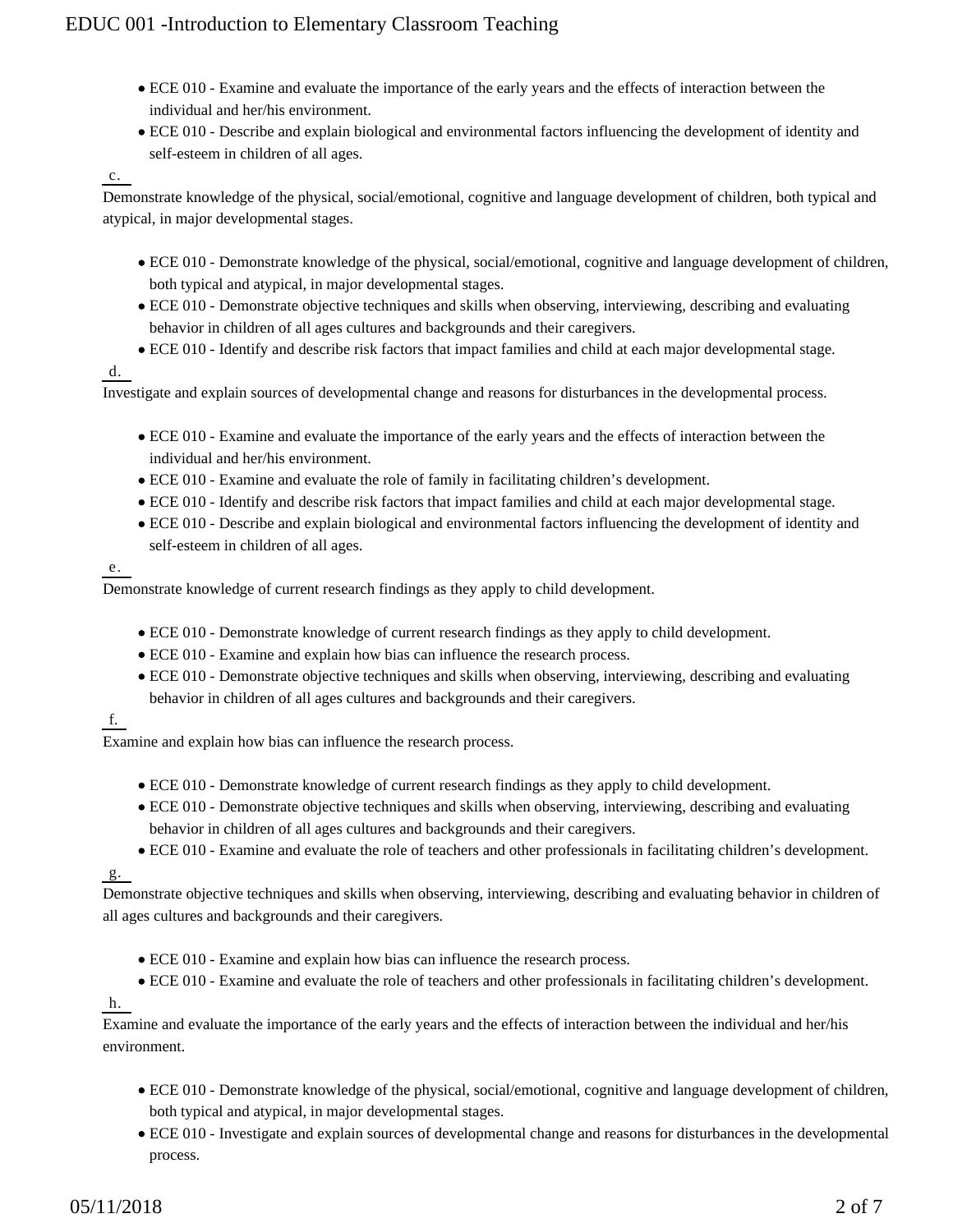i.

Examine and evaluate the role of family in facilitating children's development.

- ECE 010 Examine and discuss major theories of child development.
- ECE 010 Demonstrate knowledge of current research findings as they apply to child development.
- ECE 010 Examine and evaluate the importance of the early years and the effects of interaction between the individual and her/his environment.
- ECE 010 Identify and describe risk factors that impact families and child at each major developmental stage.

j.

Examine and evaluate the role of teachers and other professionals in facilitating children's development.

- ECE 010 Demonstrate knowledge of the physical, social/emotional, cognitive and language development of children, both typical and atypical, in major developmental stages.
- ECE 010 Demonstrate knowledge of current research findings as they apply to child development.
- ECE 010 Demonstrate objective techniques and skills when observing, interviewing, describing and evaluating behavior in children of all ages cultures and backgrounds and their caregivers.
- ECE 010 Examine and evaluate the importance of the early years and the effects of interaction between the individual and her/his environment.

#### k.

Examine and evaluate the role of play and its relationship to development at various stages.

- ECE 010 Demonstrate knowledge of the physical, social/emotional, cognitive and language development of children, both typical and atypical, in major developmental stages.
- ECE 010 Investigate and explain sources of developmental change and reasons for disturbances in the developmental process.
- ECE 010 Examine and evaluate the importance of the early years and the effects of interaction between the individual and her/his environment.

l.

Identify and describe risk factors that impact families and child at each major developmental stage.

- ECE 010 Examine and discuss major theories of child development.
- ECE 010 Demonstrate knowledge of the physical, social/emotional, cognitive and language development of children, both typical and atypical, in major developmental stages.
- ECE 010 Investigate and explain sources of developmental change and reasons for disturbances in the developmental process.

m.

Investigate and explain the process of bilingual development in children at various stages.

- ECE 010 Examine and discuss major theories of child development.
- ECE 010 Examine and evaluate the importance of the early years and the effects of interaction between the individual and her/his environment.
- ECE 010 Examine and evaluate the role of family in facilitating children's development.

n.

Describe and explain biological and environmental factors influencing the development of identity and self-esteem in children of all ages.

- ECE 010 Examine and discuss major theories of child development.
- ECE 010 Examine ways in which developmental domains are continuous, sequential and interrelated.
- ECE 010 Demonstrate knowledge of current research findings as they apply to child development.

o.

Write appropriate lesson plans using observation notes and text resources.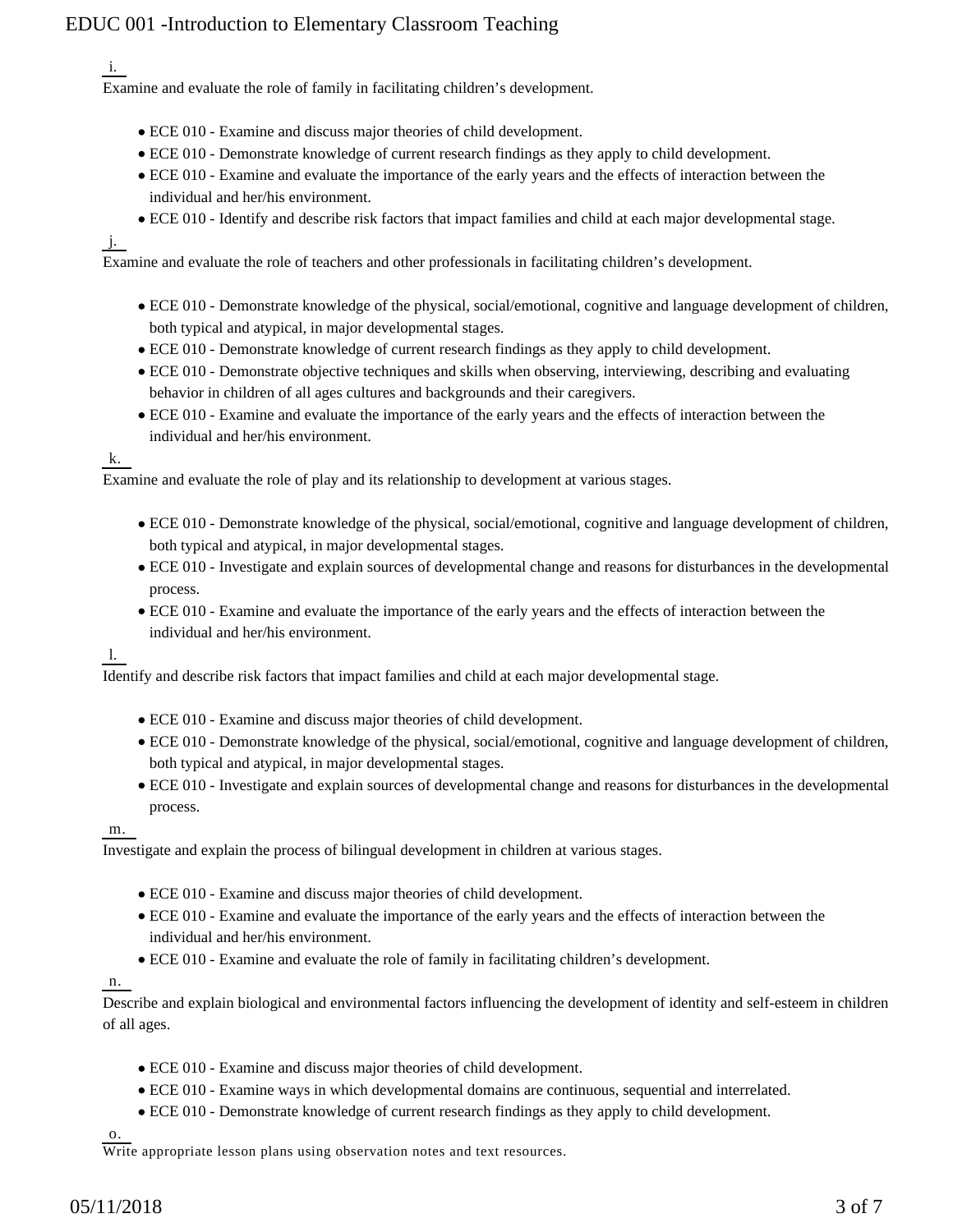- ENG 001A Develop ideas coherently in writing through the drafting process.
- ENG 001A Incorporate complex sentence-structure and variety of word choice.
- ENG 001A Use writing reference materials and handbooks to perfect documentation skills with few errors.

p.

Analyze the text and other sources materials to include in essays, journals and student behavior plans.

- ENG 001A Find, read, analyze, evaluate, interpret, and synthesize outside sources, including online information.
- ENG 001A Read, analyze, and interpret varied texts (i.e. literature, digital forms, visual).

#### 8. Course Content and Scope:

#### Lecture:

| Introduction to the teaching profession: education and roles                                              |
|-----------------------------------------------------------------------------------------------------------|
| California Standards for the teaching profession                                                          |
| Teaching performance expectations                                                                         |
| Professionalism and ethics                                                                                |
| Observation and assessment tools                                                                          |
| Teaching in a diverse society                                                                             |
| Classroom environments of space, room arrangement, materials, classroom orgnaization, and                 |
| management of materials                                                                                   |
| Brain development and learning                                                                            |
| Effective instructional activities: lesson plans, state standards and frameworks, application of learning |
| preferences to curriculum design, differentiated instruction                                              |
| Developmentally appropriate learning activities in cooperative teams, small groups, individually and in a |
| large group                                                                                               |
| Classroom guidance and management, including responses to misbehavior                                     |
| Using technology in learning for school-aged children                                                     |
| Parental involvement for student achievement                                                              |
|                                                                                                           |

Lab: *(if the "Lab Hours" is greater than zero this is required)*

#### 9. Course Student Learning Outcomes:

1.

The student will be able to examine the California Standards of the Teaching Profession and the Teacher Performance Expectations and assess personal growth in these standards;

#### 2.

The student will be able to analyze and evaluate the implications of family, cultural background, gender, diversity and the needs of English learners and special populations in the diverse elementary classroom of today.

## 3.

The student will be able to utilize educational technologies in the presentation of classroom activities for the elementary school chld.

## 4.

The student will analyze the role of elementary teachers in terms of philosophy, theories, content standards, and professional and ethical issues in the contemporary Californian classroom.

## 5.

The student will be able to design, present and evaluate elementary learning activities based upon observation in an elementary classroom.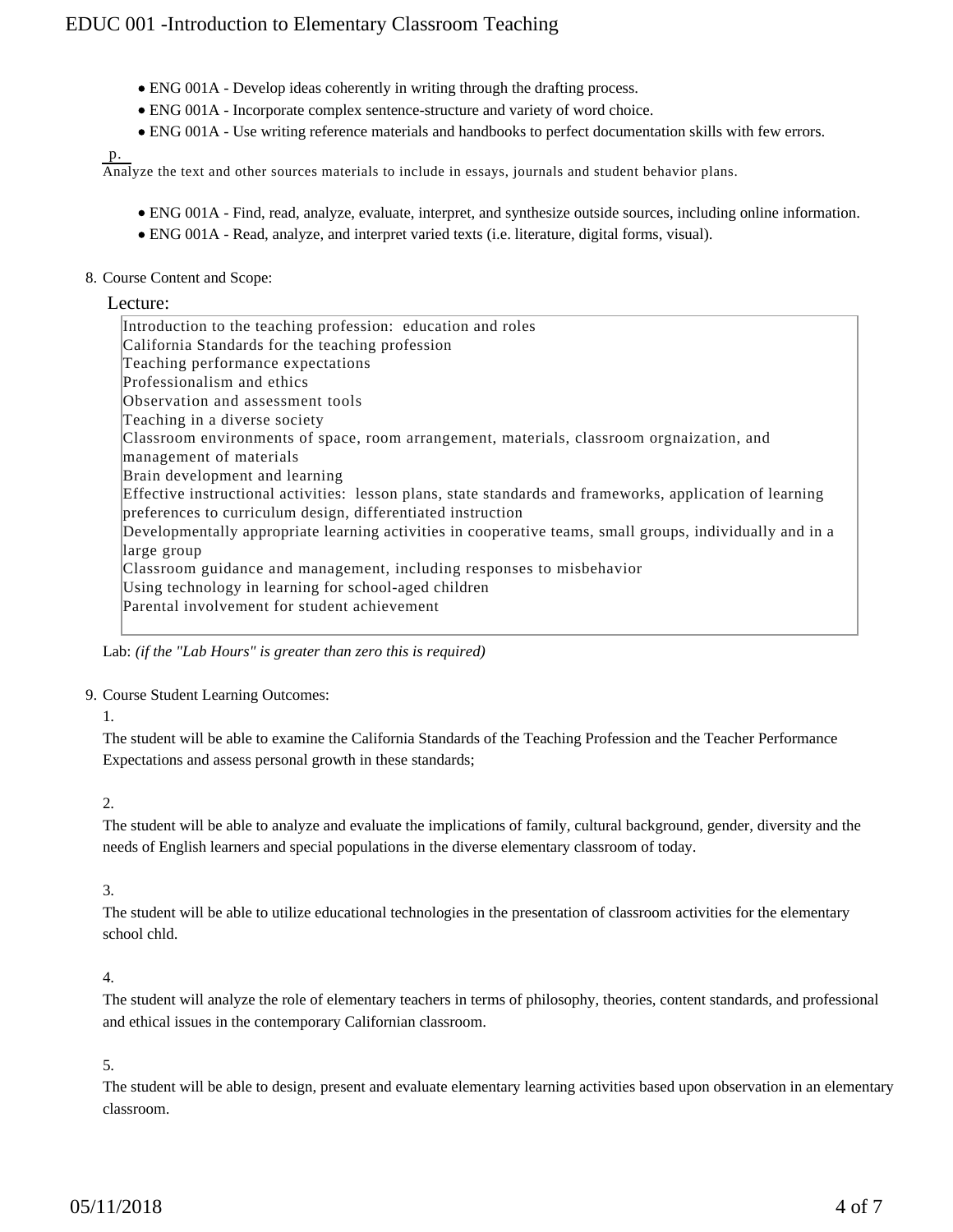10. Course Objectives: Upon completion of this course, students will be able to:

a. Identify personal meanings related to teaching, reflecting upon why they want to become a teacher, examining personal characteristics, assumptions and beliefs, subject matter knowledge, experiences and goals which could affect their development as a teacher

b. Articulate basic purposes of schooling and trace the history of their development;

c. Describe the multiple roles and functions of teachers and other school personnel in meeting the diverse needs of students

d. Demonstrate knowledge of professional standards, ethics, and professionalism in classroom and school visits

e. Demonstrate an understanding of educational issues in a global context

f. Demonstrate knowledge of the impact of cultural contexts on learning

g. Analyze ecological challenges outside the classroom that impact student learning and identify school and community resources that address these challenges

h. Demonstrate skill in implementing established protocols for visiting schools and classrooms

i. Relate course content to real classrooms through 45 hours of approved structured homework in an elementary classrooms, ncluding structured assignments, observations, and reflections that demonstrate the students ability to: a. Recognize and describe examples of teaching events that implement some of the elements of the CSTP and TPE's B. Observe and analyze the use of state adopted academic content and performance standards; C. Compare and contrast classroom environments; and D. Recognize and describe individual differences among students and identify strategies and accommodations used to address these differences

11. Methods of Instruction: *(Integration: Elements should validate parallel course outline elements)* 

- a. Activity
- b. Collaborative/Team
- c. Discussion
- d. Distance Education
- e. Experiential
- f. Lecture
- g. Observation
- h. Participation
- i. Role Playing
- j. Self-exploration
- k. Technology-based instruction
- 12. Assignments: (List samples of specific activities/assignments students are expected to complete both in and outside of class.) In Class Hours: 54.00

#### Outside Class Hours: 108.00

a. In-class Assignments

Develop a Portfolio to include journal, observations, curriculum plans, laboratory hours, participation activities

Analyze public education, curriculum planning and evaluation, student development and behavior

b. Out-of-class Assignments

Observe classrooms, teachers, children, teacher-child and child-child interactions Analyze weekly classroom experiences

#### 13. Methods of Evaluating Student Progress: The student will demonstrate proficiency by:

- Written homework
- Critiques
- Guided/unguided journals
- Portfolios
- Field/physical activity observations
- Group activity participation/observation
- Self/peer assessment and portfolio evaluation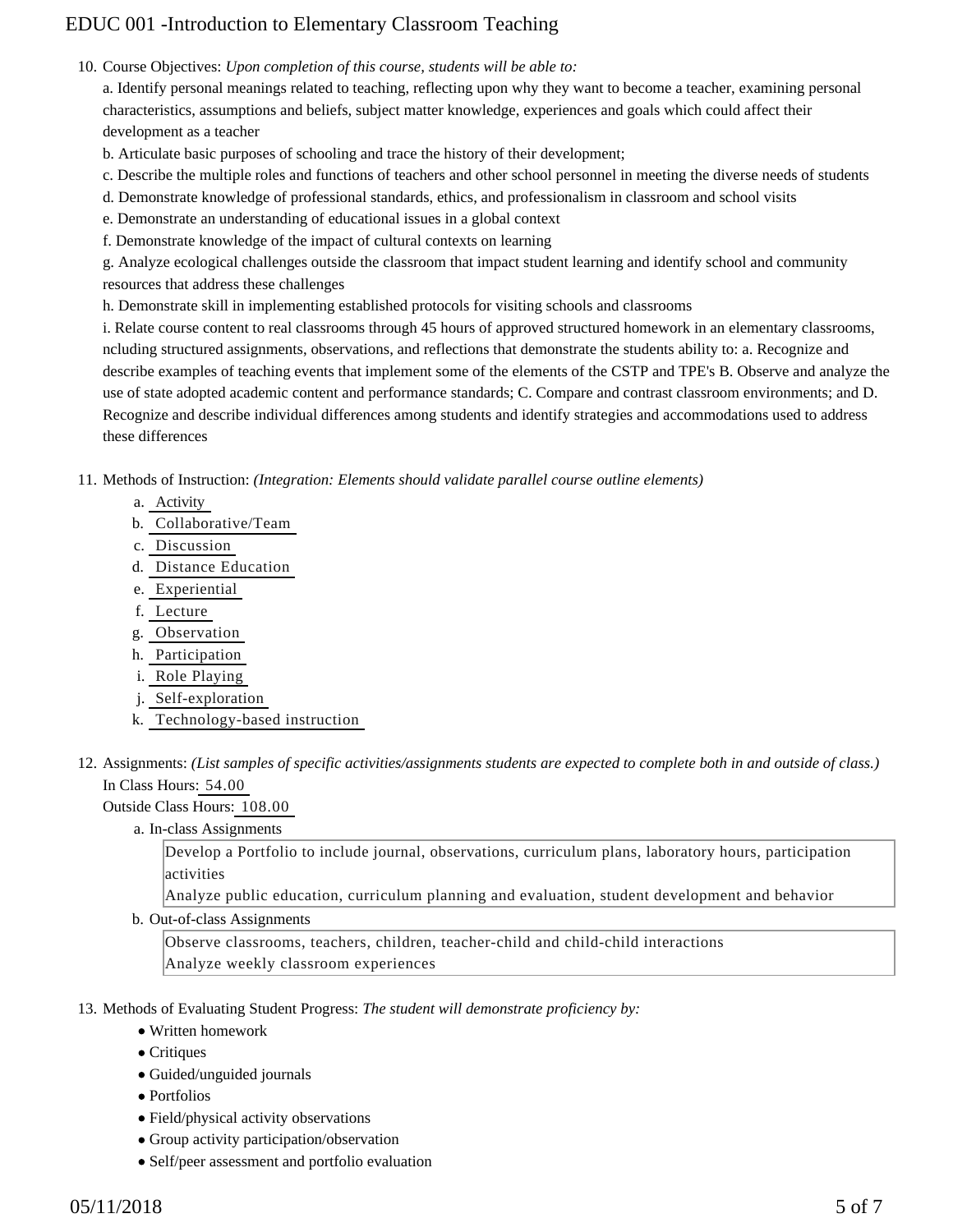14. Methods of Evaluating: Additional Assessment Information:

- 15. Need/Purpose/Rationale -- All courses must meet one or more CCC missions.
	- PO-GE C2 Social and Behavioral Sciences

Identify and analyze key concepts and theories about human and/or societal development.

 Critique generalizations and popular opinion about human behavior and society, distinguishing opinion and values from scientific observations and study.

IO - Personal and Professional Development

Self-evaluate knowledge, skills, and abilities.

Demonstrate an understanding of ethical issues to make sound judgments and decisions.

Value diverse cultures and populations.

16. Comparable Transfer Course

| <b>University System</b> | Campus             | <b>Course Number</b> | <b>Course Title</b>     | <b>Catalog Year</b> |
|--------------------------|--------------------|----------------------|-------------------------|---------------------|
| <b>CSU</b>               | CSU San Bernardino | <b>ECU 250</b>       | Democracy and Education | 2013-14             |

17. Special Materials and/or Equipment Required of Students:

Required Material? <sup>18.</sup> Materials Fees:

## **Material or Item Cost Per Unit Total Cost**

19. Provide Reasons for the Substantial Modifications or New Course:

The course has been approved by the Chancellor's office to delete the 1 unit of lab experience and transfer that to an additional lecture unit with homework conducted in the elementary school classroom. Additional edits need to be made to insure consistency.

The faculty unanimously approved the addition of ECE 10 Child Development as a prerequisite as teaching evidence has shown students who have already completed the course score higher grades and are better able to understand the concepts presented in class. The faculty have to go back over child development information if students are in the course without having completed that prerequisite. A request from the research department shows 65% of the students without the ECE 10 Child Development course were unsuccessful. This rate of failure is lower than the college average and lower than the ECE/EDUC programs. The research file is attached under "Attached FIles".

- a. Cross-Listed Course *(Enter Course Code)*: *N/A* 20.
	- b. Replacement Course *(Enter original Course Code)*: *N/A*
- 21. Grading Method *(choose one)*: Letter Grade Only

## 22. MIS Course Data Elements

- a. Course Control Number [CB00]: CCC000551164
- b. T.O.P. Code [CB03]: 80100.00 Education, General
- c. Credit Status [CB04]: D Credit Degree Applicable
- d. Course Transfer Status [CB05]: B = Transfer CSU
- e. Basic Skills Status [CB08]: 2N = Not basic skills course
- f. Vocational Status [CB09]: Not Occupational
- g. Course Classification [CB11]: Y Credit Course
- h. Special Class Status [CB13]: N Not Special
- i. Course CAN Code [CB14]: *N/A*
- j. Course Prior to College Level [CB21]:  $Y = Not$  Applicable
- k. Course Noncredit Category [CB22]: Y Not Applicable